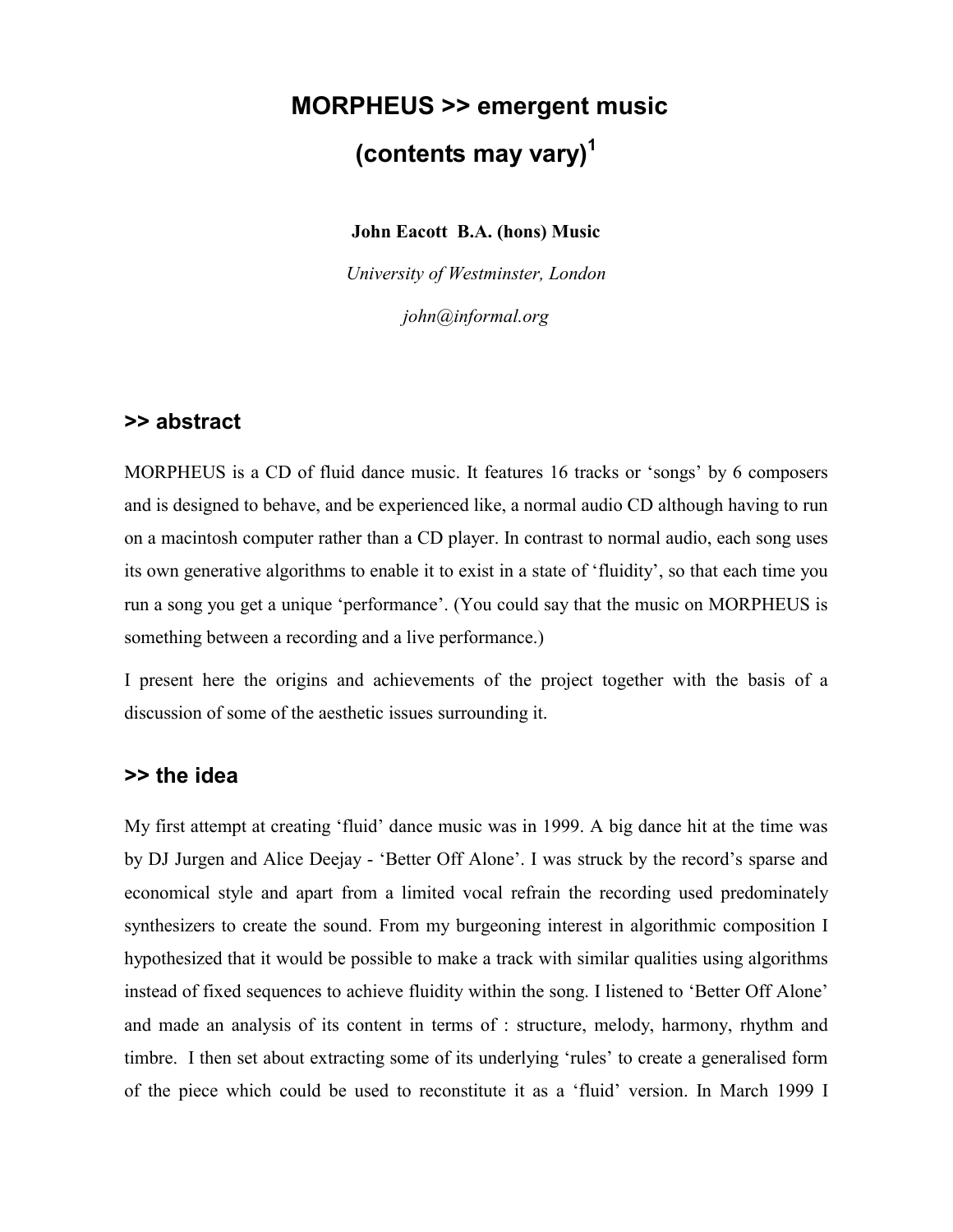worked with computer scientist Ross Clement to programme the idea in SuperCollider resulting in a piece we called 'Alice'<sup>2</sup>.

Although 'Alice' is primitive and in sonic and melodic / harmonic terms often falls short of its precurser, the idea worked and fluid dance music in 'song' form existed.

As an algorithmic composition approach defined by Supper<sup>3</sup>, Alice and MORPHEUS align mostly clearly to what he calls type 1: - 'Modeling traditional, non-algorithmic compositional procedures'. It will be seen that most algorithms within the project relate in various ways to the decisions that conventional composers and producers of dance music make.

In October 2000 a funding opportunity from the University of Westminster permitted me to develop the idea further and I committed to making a whole CD of generative dance music.

# **the brief**

Although the collaborating group never met as a whole, some of us discussed and agreed a 'brief' which specified some ground rules for the project. All pieces should be:

- made in SuperCollider 2.2.11<sup>4</sup> to run on a 400MHz Macintosh computer (minimum)
- stereo (although 4 channel would be considered for a promotional event)
- of limited duration (say between 3 and 8 minutes)
- algorithmic / fluid / generative in some way
- non-interactive and have absolutely no GUI (graphic user interface) elements
- dance music / beat based.

There was a general desire that rather than creating systems that created wholly new music each time, there should be a notion that 'pieces' exist as a finished entity whilst subject to fluidity.

# **the humming test**

A question that is sometimes raised about the whole notion of generative music is whether the music can ever be really enjoyed and appreciated, the way we enjoy our favourite pieces and recordings. Working against this is the fact that generative music changes, and hence we cannot 'know' a piece absolutely and achieve the pleasure derived from music which relies to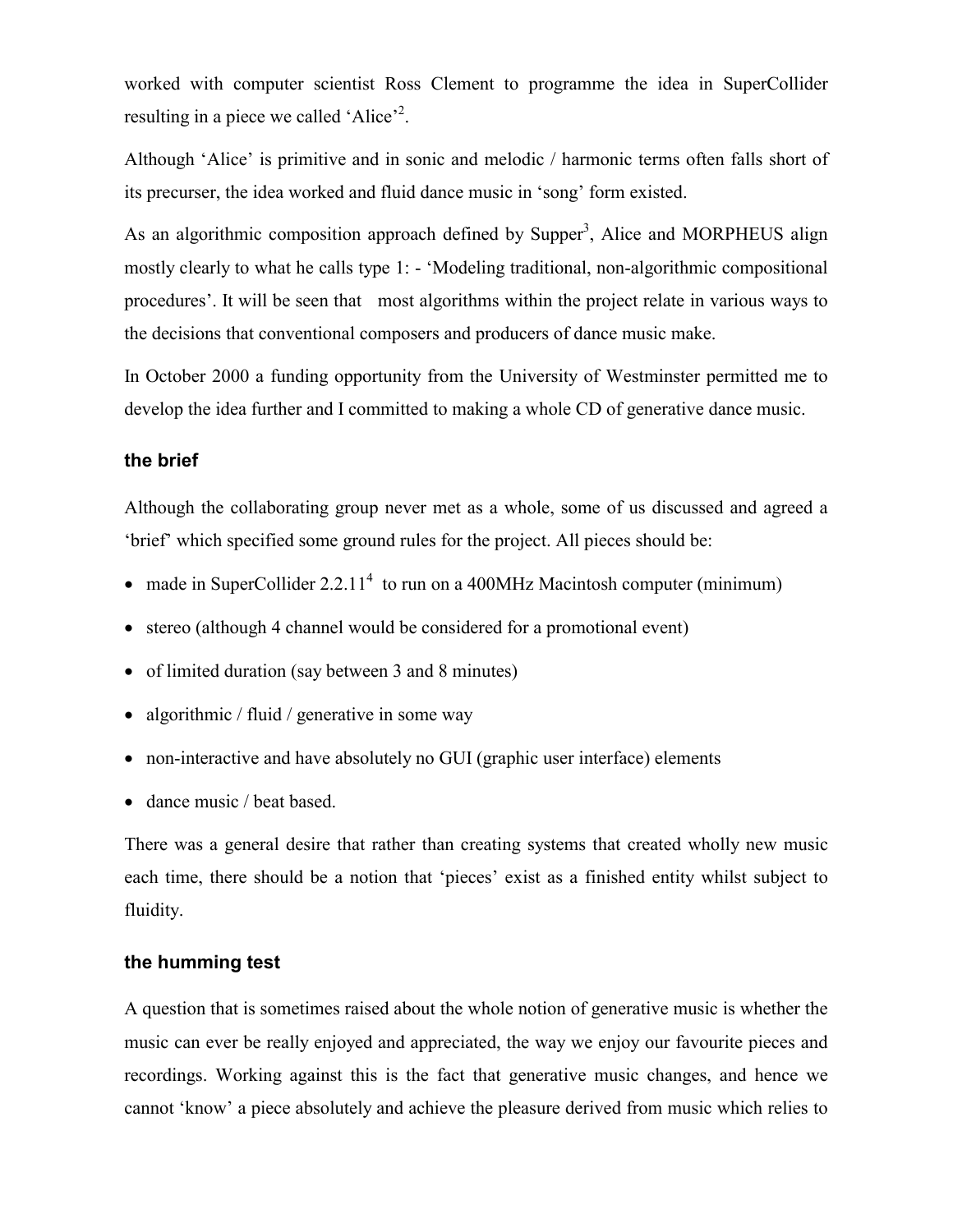some extent on our memory of previous listenings and the nostalgia and associations those memories bring.

Often, music that we like stays in our consciousness in the form of melodic / rhythmic fragments but also as a memory of the energy or emotional intensity generated. If we find ourself humming a tune as we walk along the street we could say that a piece has passed the 'humming test'. I was interested to see whether any of the material on MORPHEUS would pass!

#### **generative versus interactive**

Debate at this stage focussed on whether to include any elements of interactivity. Although interactivity is often considered an attractive feature in terms of marketabilty in this case it would be contrary to the basic aims - to place emphasis on generative algorithms that would consistently produce coherent dance music. The overriding view was that any degree of interactivity would devalue the generative content.

# **musical quality**

Of fundamental importance to me was the idea that the quality of the actual music produced should be high. I am frustrated by examples of generative composition where although the idea and work behind the music may be of great interest, the music itself is not. Already I have noticed a tendency among generative composers to say - "it doesn't sound that great because its generative". Nor do I believe that it is acceptable to expect for it to be good only some of the time. Although the "contents may vary" it would not be acceptable to have music that lacked coherence and quality on any occasion.

Whether or not this could be achieved would, at the very least, be highly subjective. Furthermore we could never know the music that MORPHEUS would make once it had been distributed and played at home.

# **>> the content**

Each composer designed and used their own algorithms for creating their music. These varied greatly in content and scope.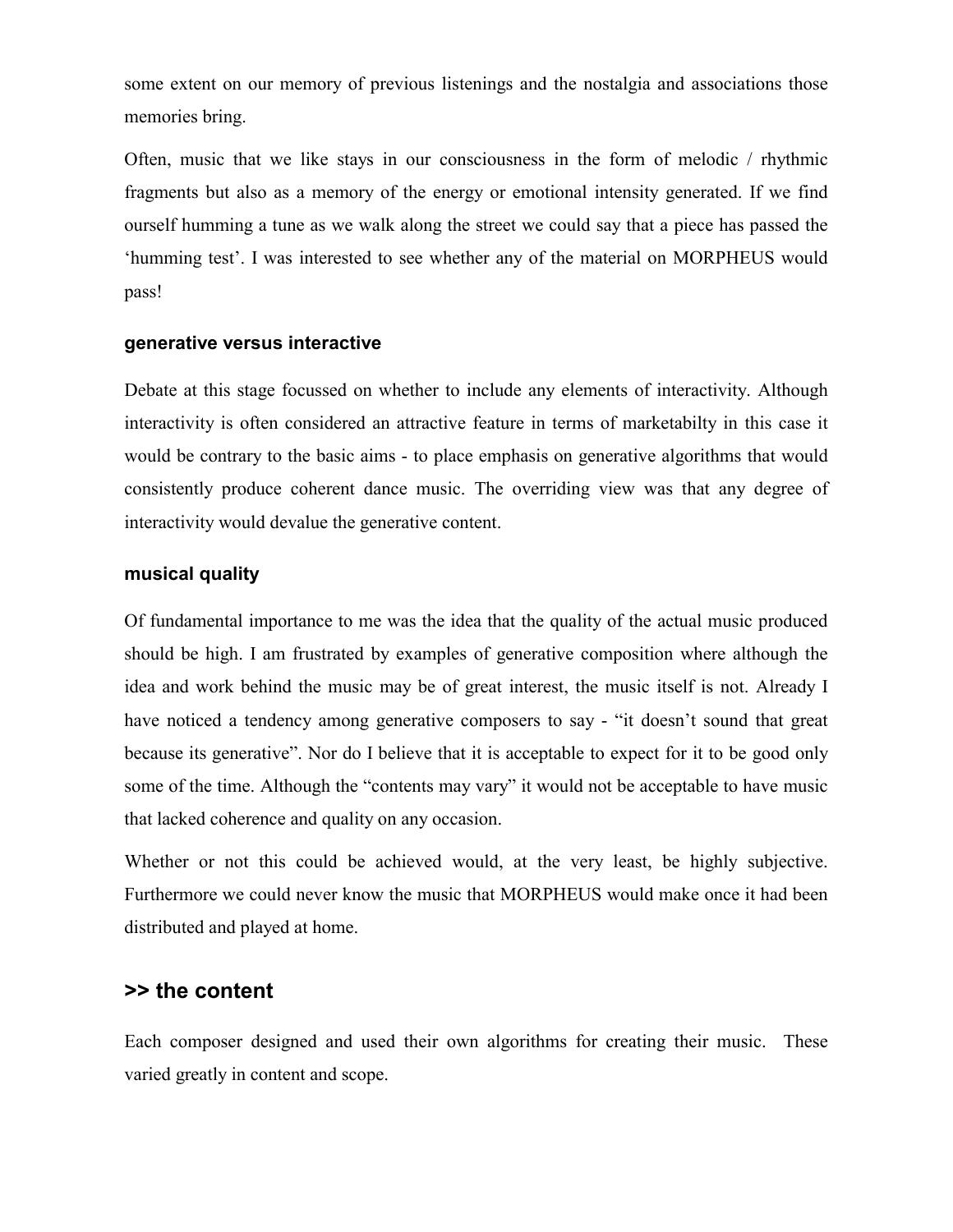The most straight forward approach is taken by Alex whose 'Section 9' is structured

intro masterarrange outro

where the intro and outro are fixed and the masterarrange section consists of 3 fixed subarrangements which can be heard in any order and represent a contemporary version of the 'Dice Game'<sup>5</sup> model. I believe the title refers to the number of unique possibilities this generates. ( - although if my probability theory is correct the title should have been 'Section 6'!)

# Fabrice Mogini - 'Memory'

'Memory' uses a funky jazz rock style. Although its overall form is fixed, its algorithmic fluidity extends throughout its rhythmic and tonal content.. An example is the funky bassline which, following the drum introduction, is the second instrument heard. The bassline is fluid in terms of rhythm and pitch. Although its timbre is fixed, an algorithm which allows some notes to slide (like a fretless bass) provides flexibility, variety and richness to the sound. The bassline develops intelligently and economically throughout the piece making appropriate use of repetition and variation.

'Memory' successfully allows several 'instruments' to improvise and jam around a mostly fixed structure.

# /fO - 'Patch 5'

There is a story behind 'Patch 5' which I would like to relate. Fredrik and I met in Stockholm in August to discuss generative music and visit a 'free jazz' concert. Some way into the concert (as it was reaching a peak of intensity) he turned to me and said, "That's what can never be achieved in generative music - that excitement..."

About a week later he emailed Patch 5 to me. Although very different from a free jazz gig and, like all music, has its limitations - it has something.. some qualities of excitement, energy and 'liveness' that I had not heard in a generative piece before. For me, Patch 5 is a turning point in generative music.

Patch 5 also uses its fluidty in more subtle ways than most. Of all the pieces on Morpheus it is the one which sounds most similar each time and is one of the most easily recognizable.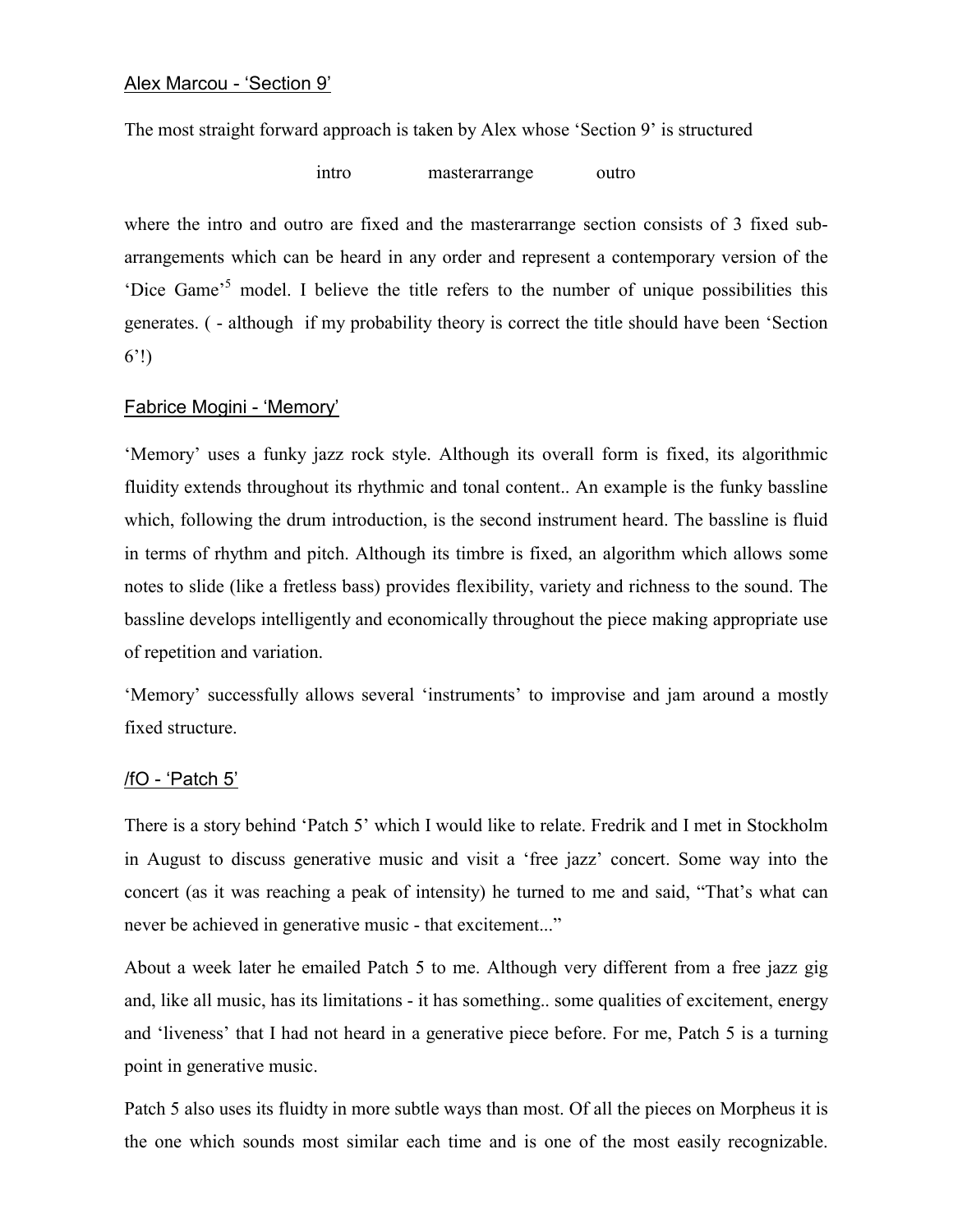Despite this, its fluidity is rich, running through nearly every aspect of the music from the duration of each section, the synth timbres and tunings, and the drum rhythms.

The drum patterns and fills which energise the music, and are primarily responsible for creating the intensity of the piece, deserve particular note.

# jnrtv - Salty

This is a techno inspired piece with an emphasis on melody, filtered arpegiators and intricate drum patterns. The sound is characterised mostly by the use of airy synth sounds achieved using detuning and bitrate degradation which has the effect of promoting high frequency overtones. Drum sounds are varied although are all created solely through synthesis using WhiteNoise, Sine and Square waves. No samples are used at all.

In contrast to the tempo, timbral, rhythmic and tonal elements which are entirely fluid, the form of the piece is constant, rather like a mould the music is poured into.

Rather than using lots of random generation, my main goal was to see how I could take a few melodic and rhythmic fragments and expand and develop them throughout the length of the piece. This idea appears most clearly in the relationship between the main theme and the arpeggiated figure which are simply different representations of the same material.

Rhythmically, the main theme, arpeggios and bass drum all draw from the same motif.

#### mintyfresh - night

Overtly dance music based, this piece relates closely to Ben's work as a live performer and DJ. Although very different in style from Fredrik's Patch 5, Night is also highly focussed in its musical content and is fluid only within tight constraints. The main elements of the drum beat are mostly fixed relying on the swung sub-beats to provide fluid rhythmic and textural interest. Apart from the rhythm of these sub-beats the sound of them, ranging from tight hi hats to rather sqelchy unpitched synths also varies.

Although none of Ben's Morpheus works have tonal elements, each piece is a feast of sonic detail within its highly restricted framework.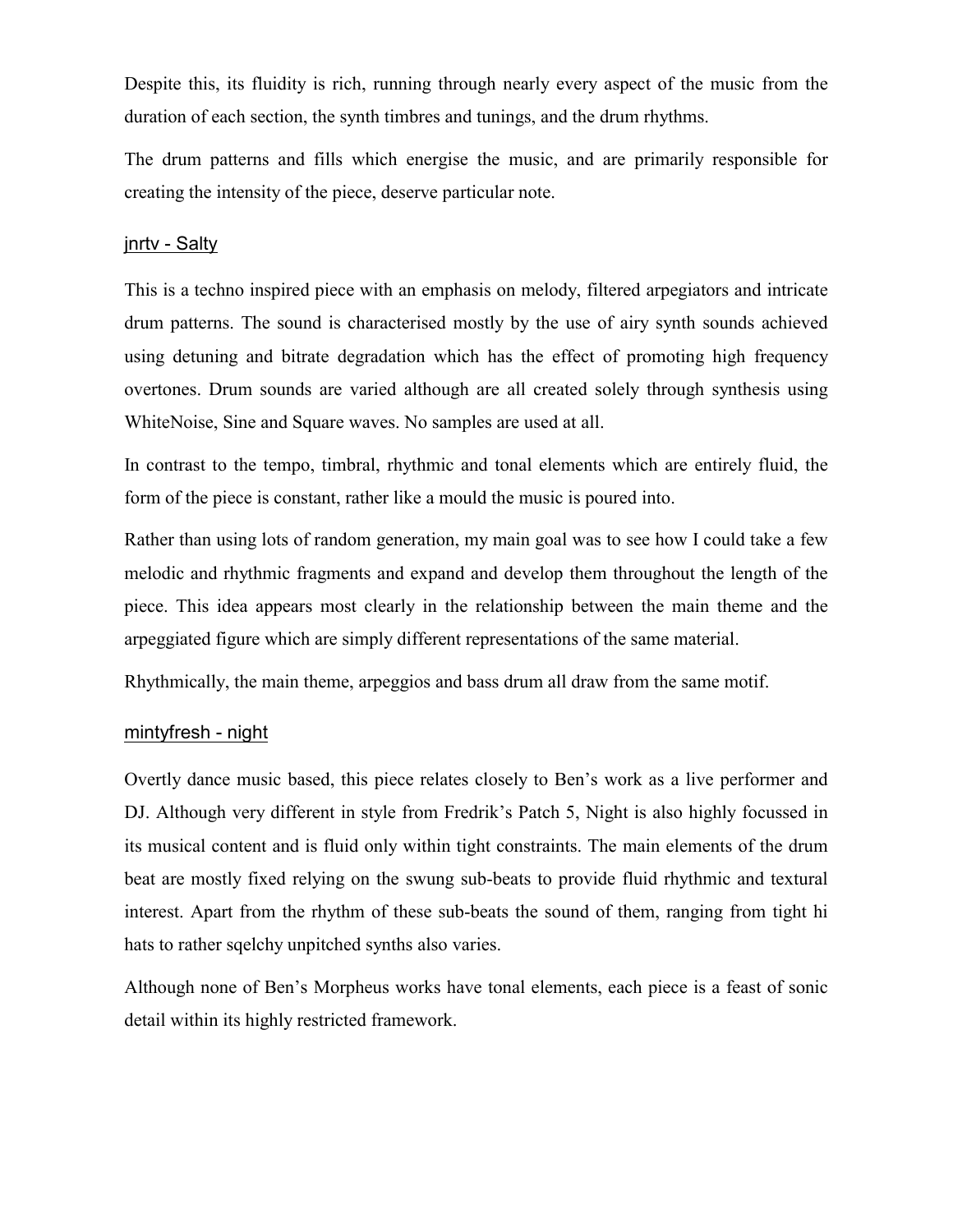# Lapdance - iDAB

None of Nick's works conform to the Morpheus brief, they are included however because of their sheer brilliance and are by no means a million miles away from the aims of the project.

iDAB (infinite Drum And Bass) creates a drum 'n bass feel for 16 bars or so, pauses momentarily and then creates an entirely new one, continuing forever!

The most remarkable thing about iDAB is the range and stylishness of each feel it creates. Each one is genuinely new, drawing on an apparently vast range of stylistic and musical abilities. Often the feel has frenetic energy but sometimes the it is more laid back, occasionally becoming outrageously minimal!

The algorithms used are well documented<sup>6</sup>.

iDAB does not create whole pieces and so cannot be evaluated as such. For what it does do, creating beats and 'feels' it is remarkable and, like Patch 5, is able to create a real sense of energy.

# **>> can you hum it?**

It is probably natural for most people with an interest in dance music to compare MORPHEUS to existing recordings. The comparison is not a straightforward one. One of the reasons for this is the difference between a studio recording which tends towards a sort of idealisation of the music and a live performance which sacrifices idealisation for 'uniqueness'. As an algorithmic album MORPHEUS represents a synthesis between live and recorded approaches and inherits the benefits and disadvantages of both.

Feedback about the musical quality of MORPHEUS is only beginning to come in. Judging by reactions at the launch party there is a clear interest and excitement about the idea although it is less clear if people will actually listen to and enjoy it. In this case I believe it is appropriate to offer my own opinion. I have listened to MORPHEUS a lot and propose the following observations:

- the quality and consistency of the music satisfies our initial aim in achieving fluid dance music with high quality and consistency
- each of the pieces are clearly recognizable as a distinct and coherent piece within its scope for variation.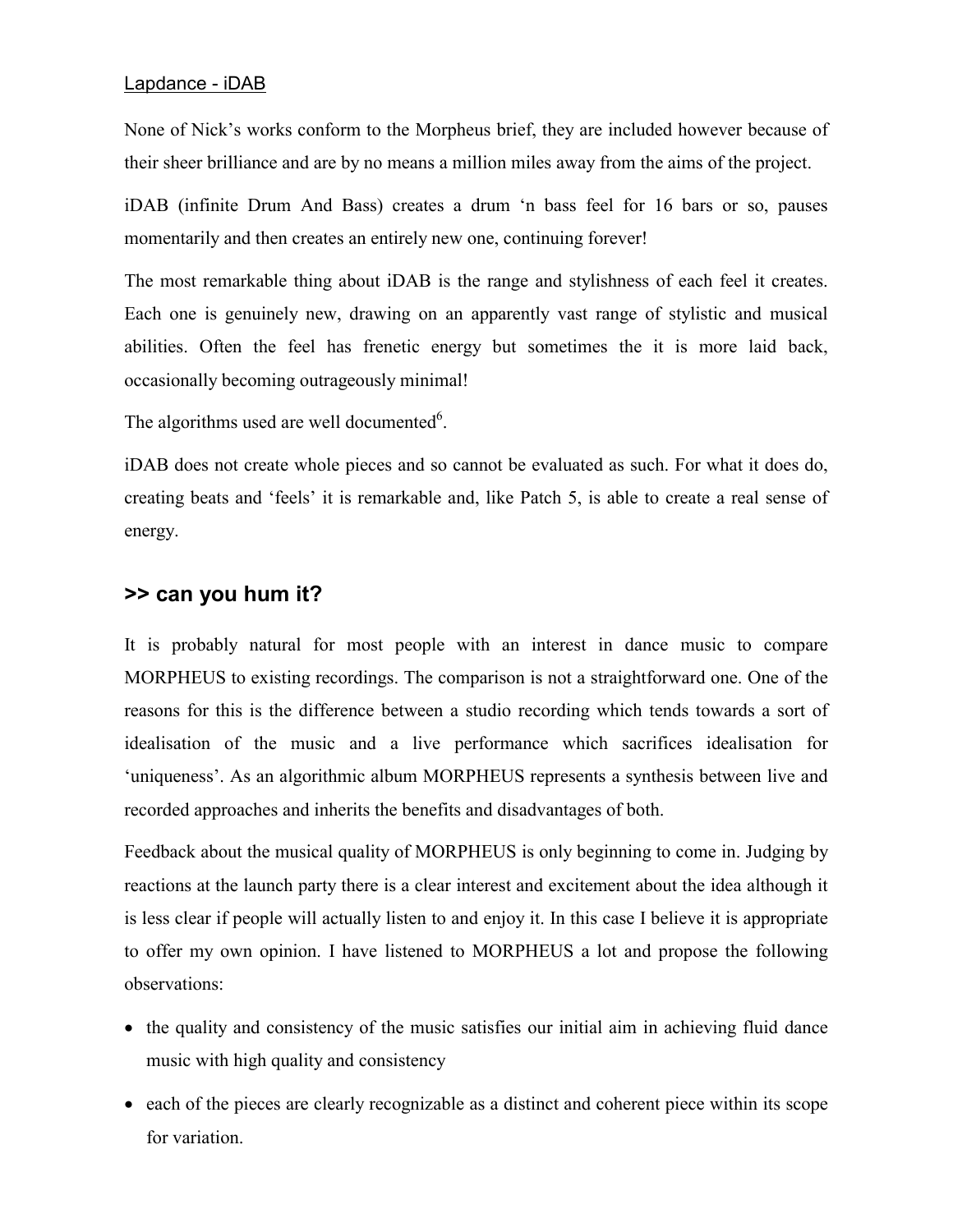I have found myself humming several of the Morpheus pieces. But what is it that I hum, is it one specific performance that was particularly good or the last version perhaps? To be honest I'm not really sure, but I believe that I hum a sort of generalised 'aggregate' version of some elements, fusing some of the most common melodic and rhythmic tendencies of a particular piece. Although far from a rigorous empirical study, I believe this indicates some scope for optimism for the future of fluid dance music.

# **>> appendix**

# **chronolgy**

October 2000 Project begins

Jan 2001 SuperCollider Study Group meets at University of Westminster

July 2001 'Interactive Dance Music Summer School' University of Westminster, Harrow Campus and SuperCollider day at Public Life, Spitalfields, London. MORPHEUS group is formed.

Nov 19th 2001 MORPHEUS launch party at Great Eastern Dining Room, Shorditch, London.

### **contributors**

The five other contributors featured on Morpheus are as follows:

**Nick Collins (Lapdance)** - a musician with a strong background in software engineering in audio applications. Currently a researcher at Middlesex University specialising in algorithmic composition.

**Fabrice Mogini** - originally from Paris now living in London, Fabrice plays guitar and has been developing interactive devices in SuperCollider that he uses to perform live.

**Ben Millstein (mintyfresh)** - graduated from California Institute for the Arts in 2001 and performs and records regularly as mintyfresh generating much of his material in SuperCollider and has developed sophisticated live performance instruments.

**Fredrik Olofsson** (*f*O) - comes from a background including classical composition and experimental jazz. He currently lives and works in Stockholm working part-time for the Interactive Institute.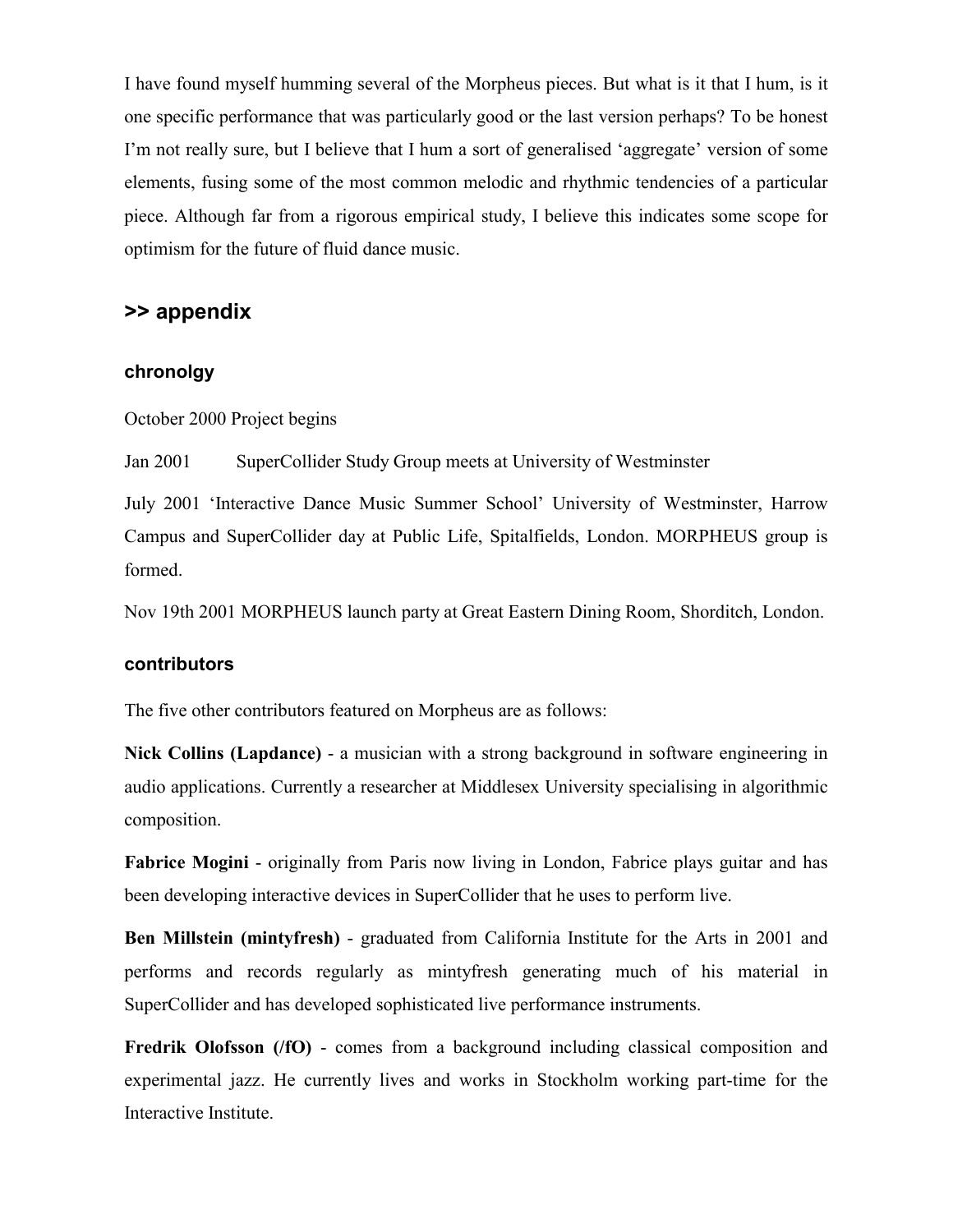**Alex Marcou** - a second year undergraduate on BA Commercial Music at University of Westminster experienced in conventional dance music production and no previous experience in algorithmic composition.

# **>> Notes by contributors**

# **Fabrice Mogini - 'Memory'**

- 1. Some elements are fixed:
- The sound of instruments (drums, bass, chords, riff voise, solo voice)
- the tempo
- Source samples (drum sounds only)
- 2. The following use generative algorithms

### **Length of section:**

Between 2 and 32 bars per section, always an even number. Most of the other parameters to be calculated are then valid for the current section only.

# **Complication level**

At the beginning the values are simple (for instance the drums do not play off beats, the harmony used is tonal, no solos etc...) As the track develops, more choices are available and more complication prevails.

#### **Harmony**

For the first section, a mode is given (a number of notes from the chromatic scale, between 5 and 9). For each new section, an new mode is calculated.

#### **Modal transformation**

Instead of choosing a totally new mode when calculating data for a new section, the computer just removes two values from the previous section's mode and chooses two other notes from the chromatic scale that have not been used yet. So the harmony changes randomly but is dependent on past choices and evolves smoothly.

#### **Modal transposition**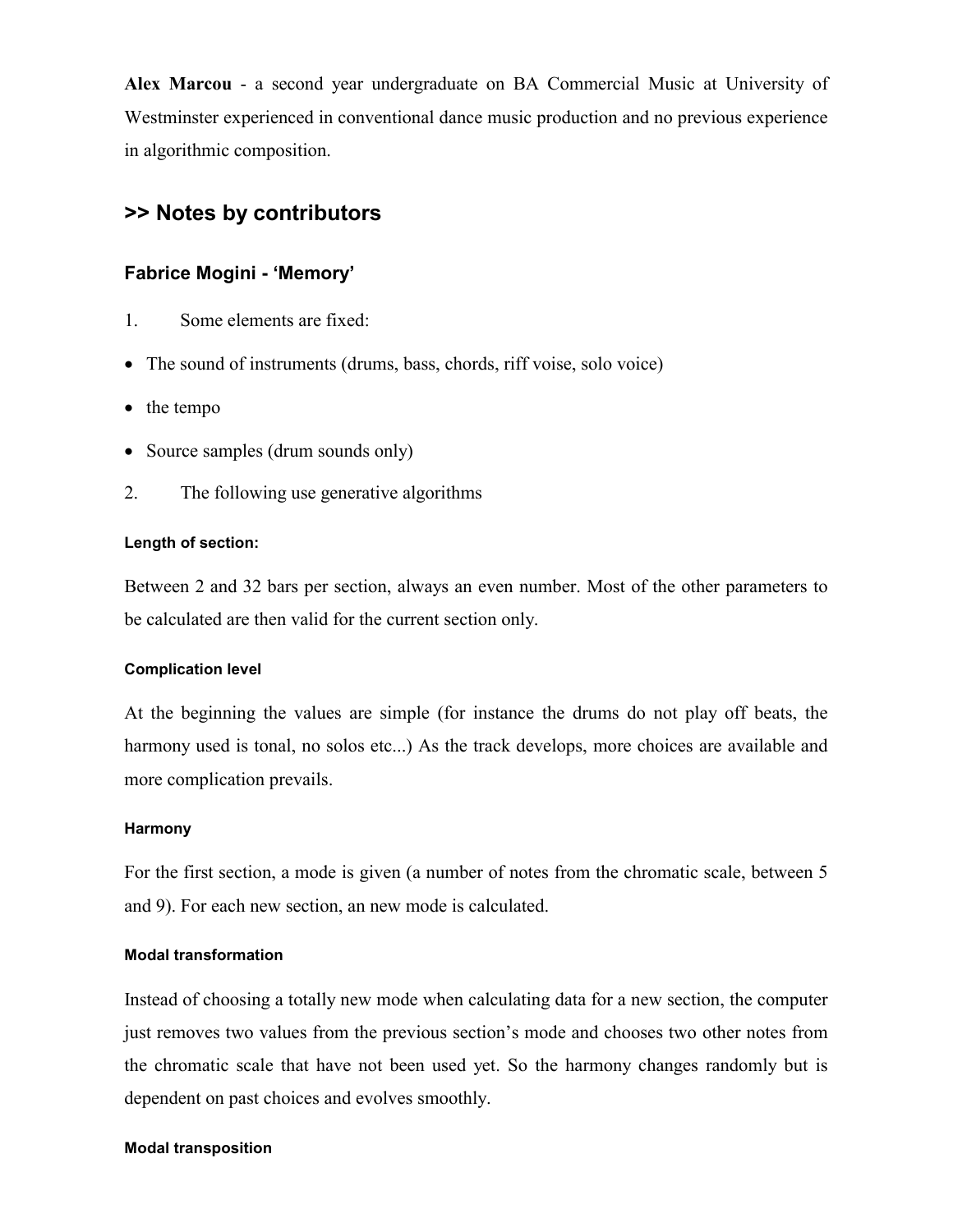The mode can be subject to transposition for half a bar. When this option is chosen, it affects all the instruments to ensure they refer to the current tonality.

#### **Melody / riffs**

The bass line, the chords and the solo create each phrase using notes chosen from the current mode for this section. The phrases are built up accordingly to the complication level. For instance, melodic leaps (or interval jumps) get larger when the complication level rises.

### **Rhythm**

For a section, the bass line, the chords, the solo use rhythmic phrases chosen for each from a range of values. The basic length of a bar is divided, equally or not into smaller units used as the main rhythmic phrase. This phrase is then recycled (permutation of all sorts) to create a variation in the next bar although sometimes it is merely repeated. The speed and pattern-type of durations depend on the complication level of the section.

### **Melody / riff variations**

In the same manner as for the rhythms, the bass line, chords and solo can actually play different variations of their basic phrase. So for a section of 16 bars we could have 8 bars of the normal basic phrase and then 8 bars with a melody starting a different degree in the mode for instance. As for rhythms, the phrase could be repeated in the next bar. Many variations of allsorts are used. When the section is finished, calculate the next section and all the other parameters that apply to it.

As the title suggests, memory has an important role in this composition: A whole section or whole phrases can be stored randomly (or depending on the current state of other parameters). Finally, these sections or phrases can reappear just after some complicated parts.

Memo (track 3 on MORPHEUS) is a remix with the same code and different samples and starting values.

Fabrice Mogini Dec 2001